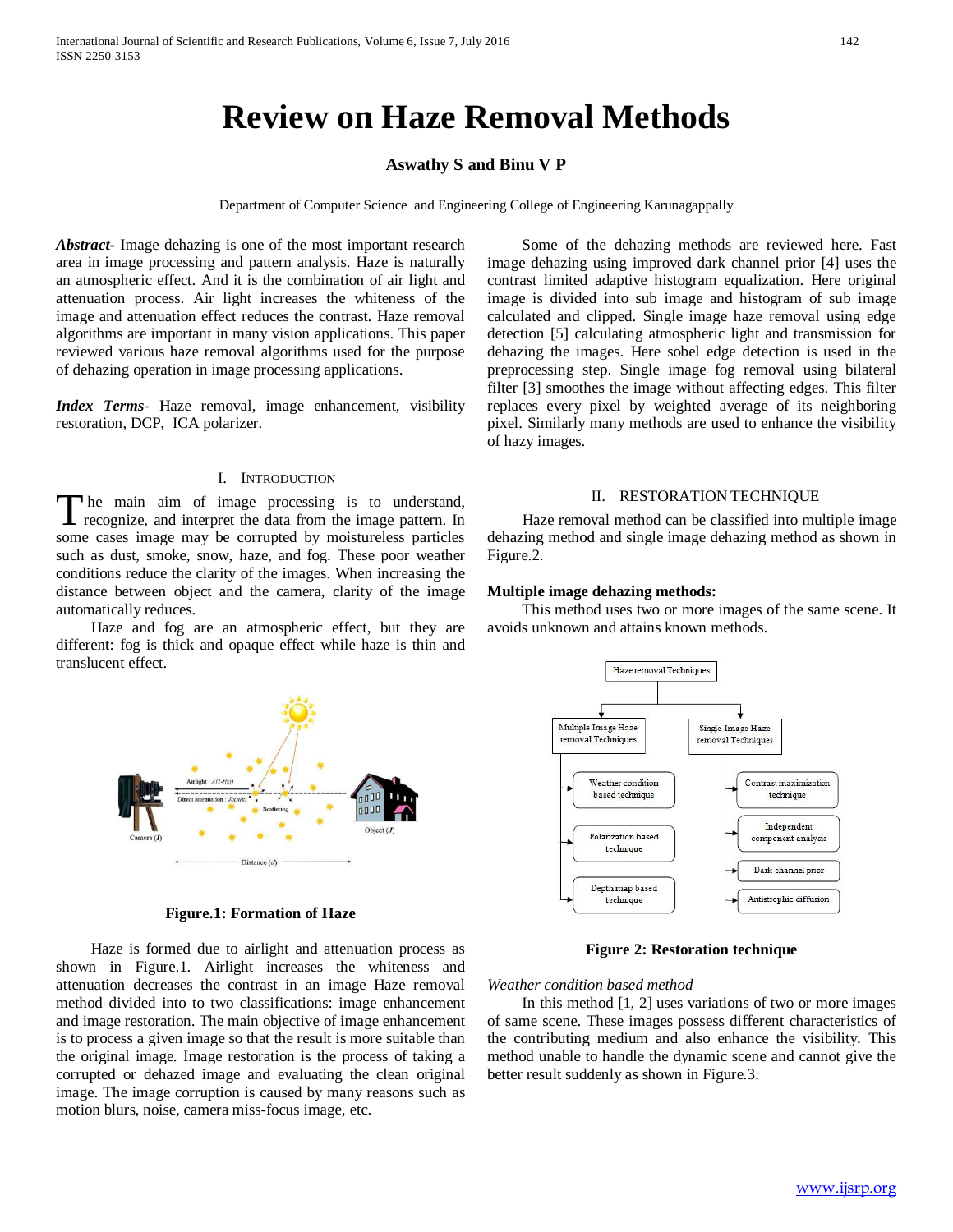

**Figure. 3: Weather condition based dehazed image**

## *Polarization based method*

 In this method [6] uses two or more images of the same scene with different polarization filter, which are acquired by rotating a polarizing filter attached by the camera. This method cannot be applied to dynamic scenes for which the changes are more rapid than the filter rotation. This method may fail in very dense haze as shown in Figure.4.



**Figure. 4: Dehazing using polarizer**

## *Depth map based method*

 In this method [7] uses the 3D geometrical model and texture of the scene. This 3D model aligns hazy image and provides scene depth and accurate result as shown in Figure.5. This method is not automatic.



**Figure. 5: Depth map based method**

#### **Single image dehazing methods:**

 This method uses the single input image and this method depends upon statistical assumption and essence of the scene.

# *Contrast maximization method*

 This method enhances the contrast and does not physically enhance depth or brightness as shown in Figure.6. The results of this method have large saturation values.



**Figure. 6: Contrast maximization method**

#### *Independent component analysis*

 In this method [9] divide two additional components from a single image as shown in Figure.7. It is based on the assumption that surface shading is statistically uncorrelated in local patch. This method provide better result but the disadvantage is cannot remove dense fog or haze clearly.



(a) Hazy Image

(b) Haze-free image

**Figure. 7: Independent component analysis**

#### *Dark channel prior*

 Dark channel prior [16] is one the effective method to dehaze the hazy image as shown in Figure.8. Dark channel means minimum of lowest intensity value. In this method[13, 14, 15 17], first we have to calculate the atmospheric light and transmission for removing the haze in an image. Here top .1% of dark channel of the input image is considered as the atmospheric light. And also 3x3 window size is used here. Main disadvantage is cannot remove halo artifact efficiently.



**Figure.8: Dark channel prior method**

*Improved single image dehazing using dark channel prior*

 This method [18] is similar to dark channel prior method, difference is for calculating atmospheric light window size is increased to 31. This method provides better result than DCP.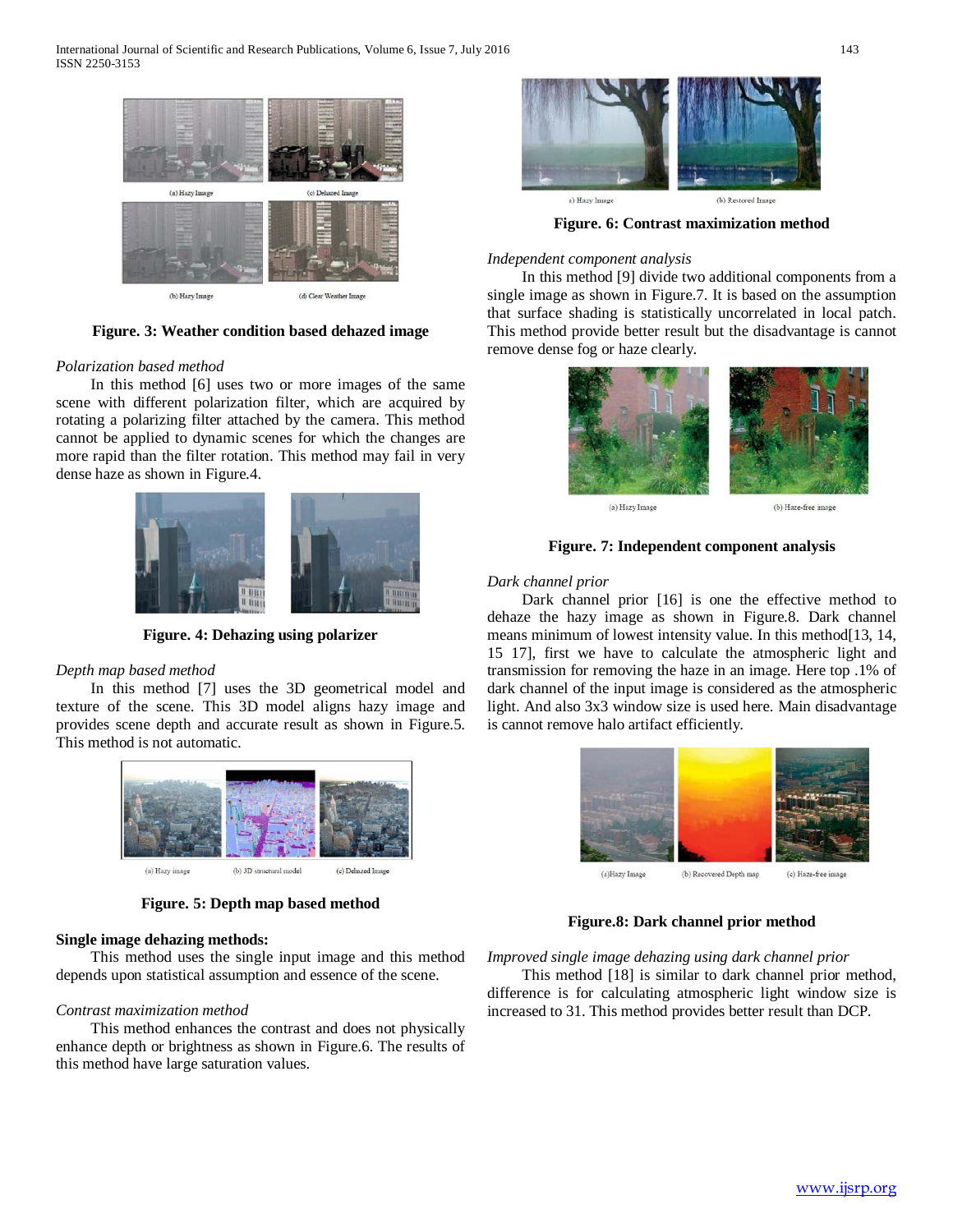## *Improved haze removal algorithm using DCP (based on Guided filter)*

 When the large grey region of the image is similar to the atmospheric light, DCP cannot work. In this situation guided filter [19] is used for getting better result. It provided more accurate and better result.

## *Improved single image haze removal algorithm based on DCP and Histogram specification.*

 In this method [3] first DCP is proposed then rebuilding the histogram of the image by change the contrast and intensity of the resultant image. The main advantages are image contrast reduction, thick haze removal. Disadvantage is it increases the thickness of haze, when haze in the image is not removed clearly.

## *A novel defogging technique for dehazing images*

 This method [12] also finds the atmospheric light and transmission for getting dehazed image. This method overcome the disadvantage of DCP method and provides better result. Main advantages are less time complexity, Remove halo artifact, high edge preservation.

**Table 1. Comparison of different DCP method**

| Param<br>eter                | DCP          | <b>IDCP</b> | Guid<br>ed<br>Filter | Histog<br>ram<br>Specif<br>ication | Novel<br>Defogg<br>ing<br>method |
|------------------------------|--------------|-------------|----------------------|------------------------------------|----------------------------------|
| Time                         | Very<br>high | High        | Lo<br>W              | Low                                | Very<br>low                      |
| Halo<br>Effe<br>Ct           | Very<br>high | Medi<br>um  | Lo<br>W              | High                               | Very<br>low                      |
| Edge<br>Pres<br>ervat<br>ion | Very<br>low  | Low         | med<br>ium           | High                               | Very<br>high                     |

#### *Weighted haze removal method*

 This weighted method [10] is an efficient method to remove haze from hazy image. Here weighted atmospheric light and transmission of an image is calculated. Normal atmospheric light and transmission calculation causes long execution time. Weighted atmospheric light calculation balance the illumination of images and weighted transmission calculation mitigate the artifact.

## *Novel single image-based dehazing*

 This method [7] produce two image prior called pixel based dark and bright channel prior as shown in Figure.9. Based on this image prior estimate the atmospheric light and transmission. This method uses bilateral filter, which is efficient and with lower complexity. So as to produce high quality haze free image with low computational cost.



**Figure. 9: Novel image based dehazing**

#### *Anisotropic diffusion*

 This method [11] removes the haze without removing edge, line and other image pats. This method smooth the airlight map and it produce better haze free images.

#### III. CONCLUSION

 Haze removal algorithms are used to improve the visual quality of an image, which is affected by light scattering through haze particles. This paper studies various dehazing methods used in the field of image processing techniques. While compared with other novel single image dehazing produce the better results.

#### **REFERENCES**

- [1] Narasimhan, Srinivasa G. and Shree K. Nayar, "Chromatic framework for vision in bad weather", The Proceedings of IEEE Conference on Computer Vision and Pattern Recognition, vol. 1, pp. 598-605, 2000.
- [2] Narasimhan, Srinivasa G. and Shree K. Nayar, "Contrast restoration of weather degraded images", IEEE Transactions on Pattern Analysis and Machine Intelligence, vol. 25, no. 6,pp.713- 724, 2003.
- [3] S. Yang, Q. Zhu, J. Wang, D. Wu and Y. Xie, "An Improved Single Image Haze Removal Algorithm Based on Dark Channel Prior and Histogram Specification", Proceedings of 3rd International Conf. On Multimedia Technology, Atlantis Press, (2013), pp. 279-292.
- [4] Xu Haoran, "Fast image dehazing using improved dark channel prior", Information Science and Technology (ICIST), 2012 International Conference on.IEEE, 2012.
- [5] Ms. Ghorpade and Dr. Shah S. K P. V, "Single Image Haze Removal Algorithm Using Edge Detection", International Journal Of Engineering And Computer Science ISSN:2319-7242 Volume 3 Issue 7 July, 2014.
- [6] Schechner, Yoav Y., Srinivasa G. Narasimhan and Shree K. Nayar, "Instant dehazing of images using polarization", The Proceedings of the IEEE Computer Society Conference on Computer Vision and Pattern Recognition ( CVPR), vol. 1, pp. I-325, 2001.
- [7] Hautière, Nicolas, J-P. Tarel and Didier Aubert, "Towards fog-free invehicle vision systems through contrast restoration", IEEE Conference on Computer Vision and Pattern Recognition, (CVPR), pp. 1-8, 2007.
- [8] Chia-Hung Yeh, Li-Wei Kang, Ming-Sui Lee, and Cheng-Yang Lin "Haze effect removal from image via haze density estimation in optical model" Received 24 Jul 2013; revised 19 Oct 2013; accepted 23 Oct 2013; published 1 Nov 2013 (C) 2013 OSA 4 November 2013 Vol. 21, No. 22..
- [9] Fattal, Raanan. "Single image dehazing." In ACM Transactions on Graphics (TOG), vol. 27, no. 3, p. 72, 2008.
- [10] Y.-H. Shiau , P.-Y. Chen , H.-Y. Yang , C.-H. Chen , S.-S. Wang,"Weighted haze removal method with halo prevention", Elsevier, 2013.
- [11] Tripathi, and S. Mukhopadhyay, "Single image fog removal using anisotropic diffusion.", Image Processing, Vol. 6, no. 7, pp. 966-975,2012.